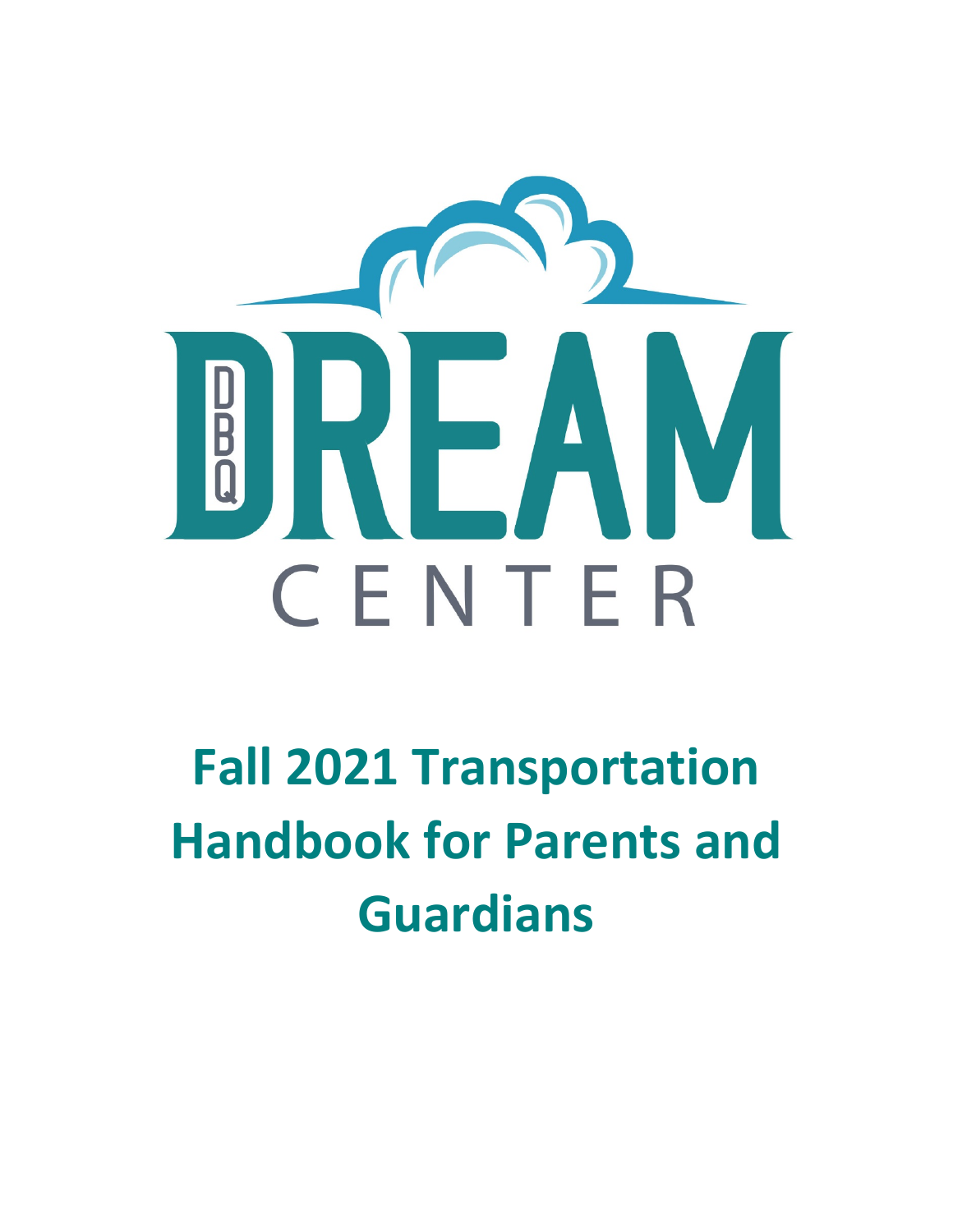

Dear Parents and Guardians,

At the Dubuque Dream Center, it is our goal to serve children in our community holistically. This session we will provide transportation from school to the Dream Center, and transportation home for 1st/2nd graders in need. We will utilize school sites to pick up students using our Dream Center vans or bus. This handbook is intended to help answer your questions about transportation for your student, and to set clear expectations and guidelines for all parties involved.

The Dream Center must have a strong partnership with parents and guardians for student transportation to be truly successful. That begins with good communication and a clear understanding of roles and responsibilities. The information in this handbook covers the most frequently asked questions which we expect to receive from parents and guardians. We want to be clear this will be a handbook we intend to continue to develop as we gain more experience over time. The included information also clarifies expectations, roles, and responsibilities for the Dream Center including staff, parents, guardians, and children. Please take time to read this handbook and keep it as a reference guide. If we all play our parts, students will benefit by receiving great transportation services. We look forward to providing safe, on-time, and efficient transportation services this session.

Sincerely,

Robert Kimble

Robert Kimble Executive Director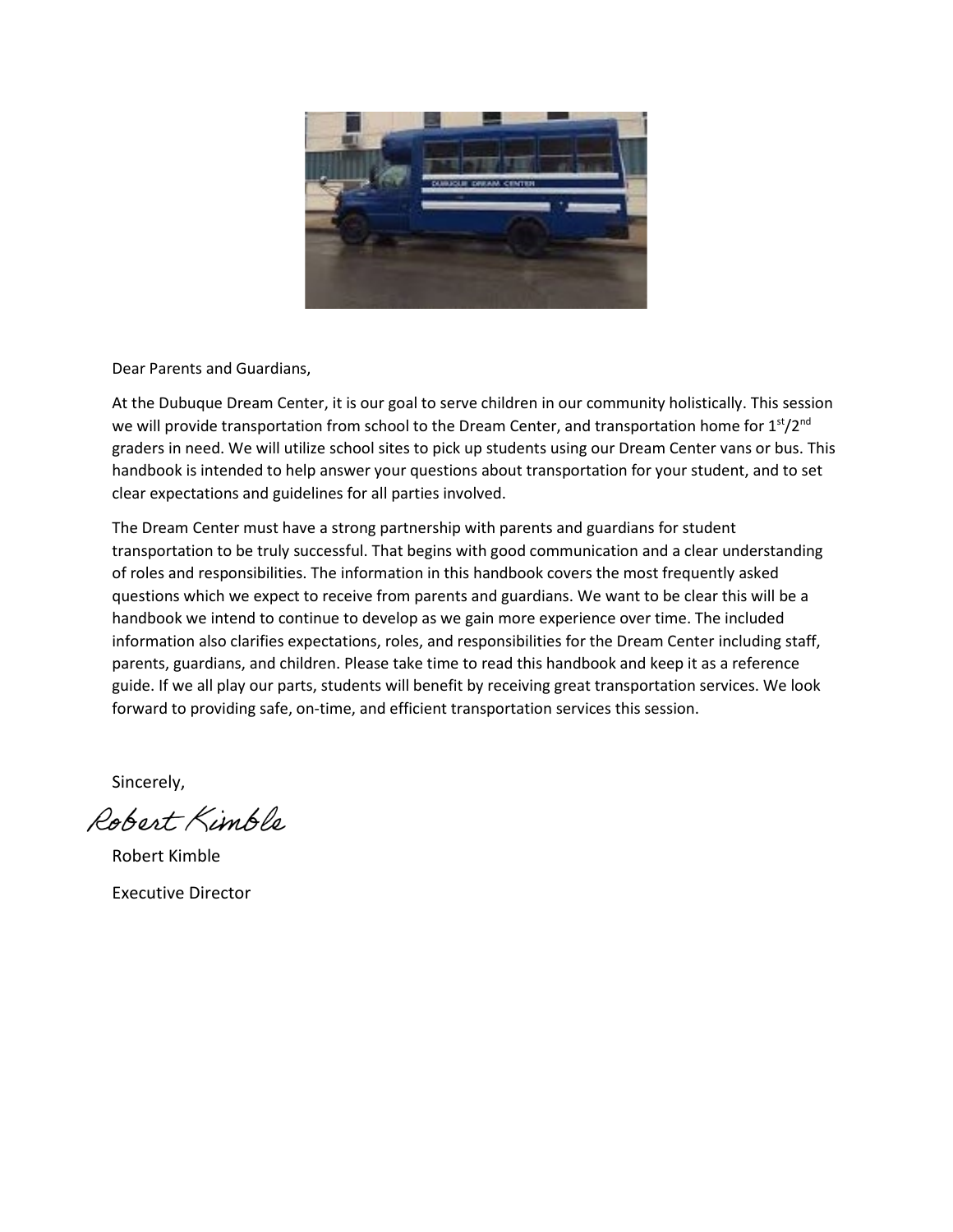#### **Important Information**

#### Bus Stops

- This is the location where the Dream Center vans, or bus will pick-up and/or drop-off your student(s).
- These locations could be at schools, home, or daycare depending on the current session.

#### **Fall 2021 Session**

#### School Pick-up

- School staff will help direct students where to go for pick up at each school site.
- Prior to entering each van/bus, students will line up and will be given a face mask in accordance with our COVID-19 Policies.

#### PM Drop-off Time

- Masks must be worn at all times inside the van.
- An AUTHORIZED adult must be at the drop off site when the van or bus arrives.
- The adult must come to the van and get their student(s) from the van.
- Students eligible for at home drop off include 1st and 2nd grade students along with their siblings.
- Please note: If an adult is not at the drop off site when the van or bus arrives, your student(s) will remain in the vehicle until the driver's route is complete, at which time the route driver may return to your student's drop-off location. If an adult is still not at the location the driver will return to the Dream Center and a parent/guardian must pick your student(s) up from the Dream Center. Failure to be at the drop of site may disqualify your student(s) from transportation home.

#### **Guidelines and Procedures**

- 1. Eligibility will be determined by parents completing the Transportation Questionnaires.
- 2. Eligible students for transportation will be offered rides to and from predetermined pick-up and drop-off locations.
- 3. Families changing their address must notify the Dream Center. The Dream Center will notify the assigned van/bus driver. The Dream Center can only change a student's transportation schedule once we are notified by the parents/guardians.
- 4. Alternate van/bus stop (temporary)- Families may request, in writing and three days in advance, an alternate van/bus stop on a temporary basis. The written request should be submitted to the Dream Center Executive Assistant and must be on an existing route and at a regular stop.
- 5. Please call the Dream Center if our van or bus has not arrived at your stop within 15 minutes of the designated drop-off time. Traffic and weather conditions may affect our routes.
- 6. Parents must notify the Dream Center whenever your student(s) will not be riding the van/bus. PLEASE NOTE: If we have more than three (3) occurrences where we are not notified about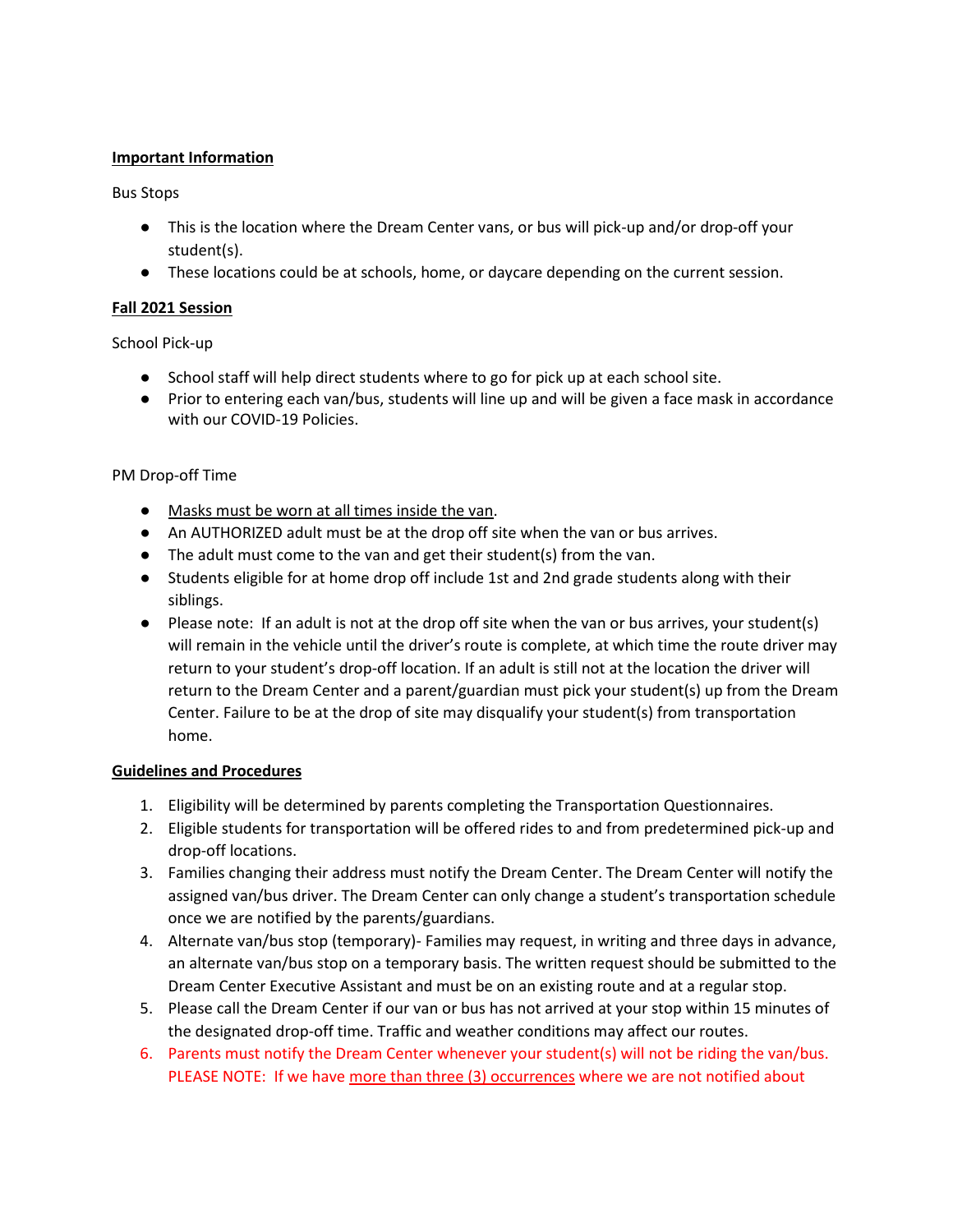your student's absence from the van/bus, your student will be removed from the transportation route.

#### **THE DREAM CENTER VAN/BUS RIDE: RIGHTS AND RESPONSIBILITIES**

Every Dream Center van/bus passenger has the right to a safe and enjoyable ride which is free from intimidation, threats, or harassment. A student's eligibility to ride may be suspended or revoked for a violation of Dream Center van/bus safety and security guidelines, passenger rules, or for violation of any other law or policy governing conduct on a "school" bus. The removal of a student's riding privileges is not considered to be a suspension or expulsion from the Dream Center. The safety of all Dream Center passengers is the number one priority for the Dream Center Administrative Team, Driver, and School Connectors. Please contact the Dream Center if you have any questions about these guidelines.

Passengers will:

- Obey all van/bus rules.
- Board and exit at the assigned locations.
- Walk (do not run) to vans/bus when they are loading or unloading.
- Move toward the van/bus and board it only after the vehicle has come to a complete stop.
- Wait for a School Connector to get out of the van before boarding.
- Board vans/bus in a single file line (pushing or shoving is not allowed).
- Remain seated, face the front.
- Wait until the vehicle comes to a complete stop before standing up to exit.
- Always keep aisles clear.
- Use appropriate language and talk at the classroom-noise level (no profanity, hand gestures, yelling, screaming or distracting noises.
- Obey the driver and school connector's directions.
- Keep hands, feet, and objects to yourself.
- Respect other students, adults, and property.
- Keep the interior of the vans/bus clean and free of litter.
- All van passengers are required to wear a seat belt.
- Passengers may use electronic games, media players, or cell phone in the van/bus, but headphones must be used on any device producing music or sound. The sound on electronic games must be turned off. The Dream Center assumes no responsibility for damaged, misplaced, or stolen items.

Passengers will not:

- Distract drivers through misbehavior.
- Open windows except in emergency situations or when directed to.
- Attempt to crawl under a seat for any reason.
- Bully or harass other students.
- Extort property (to obtain something from someone by force or threat).
- Throw objects out of the windows.
- Drink or eat in the vans.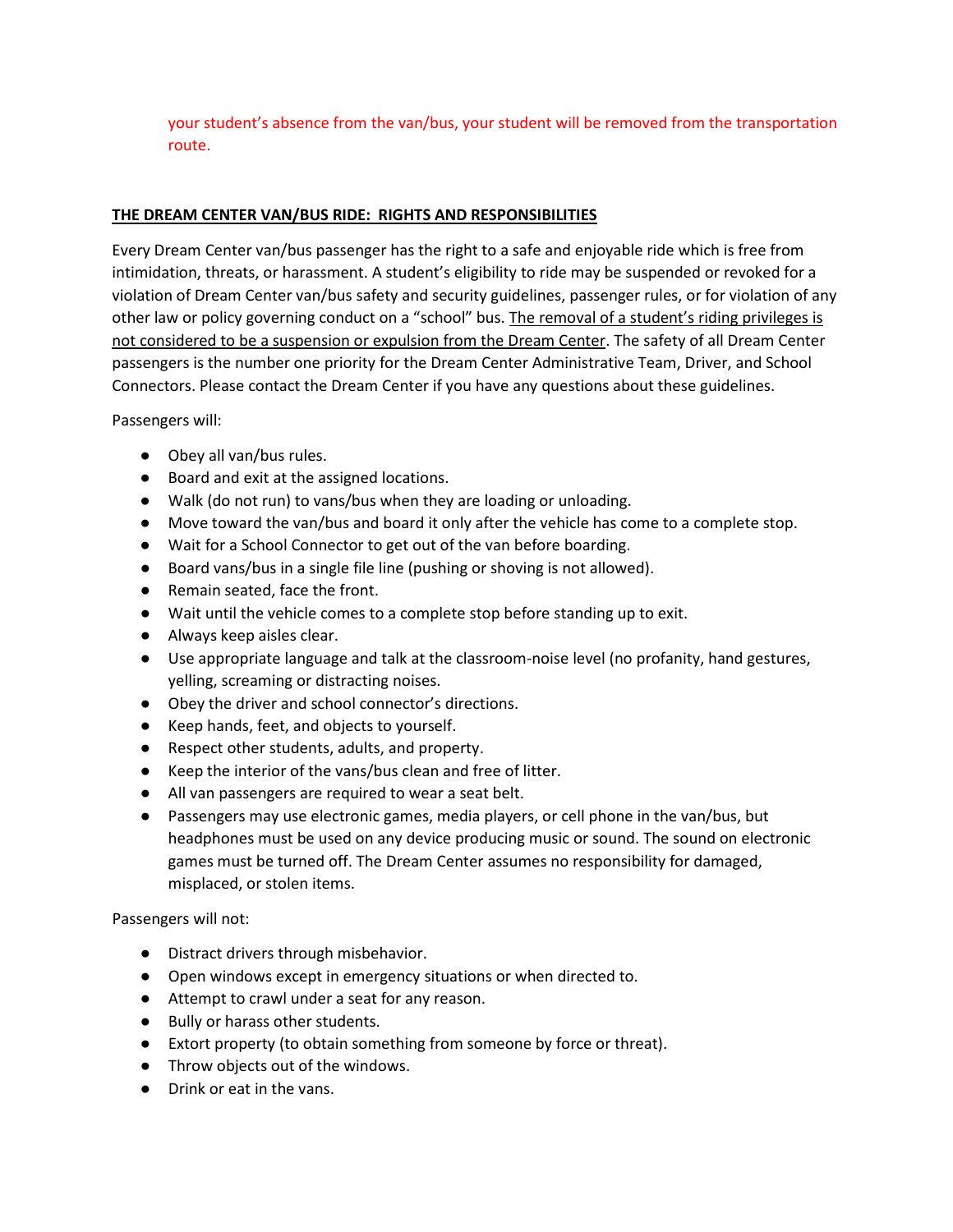- Bring weapons, dangerous objects, "look-a-likes," or other items used as weapons to the Dream Center.
- Bring skateboards, snow sleds, trading cards, balloons, golf clubs, skis, snowboards, or animals into the vans/bus.

#### **Rule Violation Consequences**

School Connectors are responsible for managing student behavior while students are in the van/bus or at the loading and unloading areas. Families are responsible for unloading at home sites. The driver or school connector may issue a verbal warning or change a passenger's seat location if a rule violation occurs. A Dream Center Incident Report will be written and shared with parents/guardians if a student's behavior is inappropriate.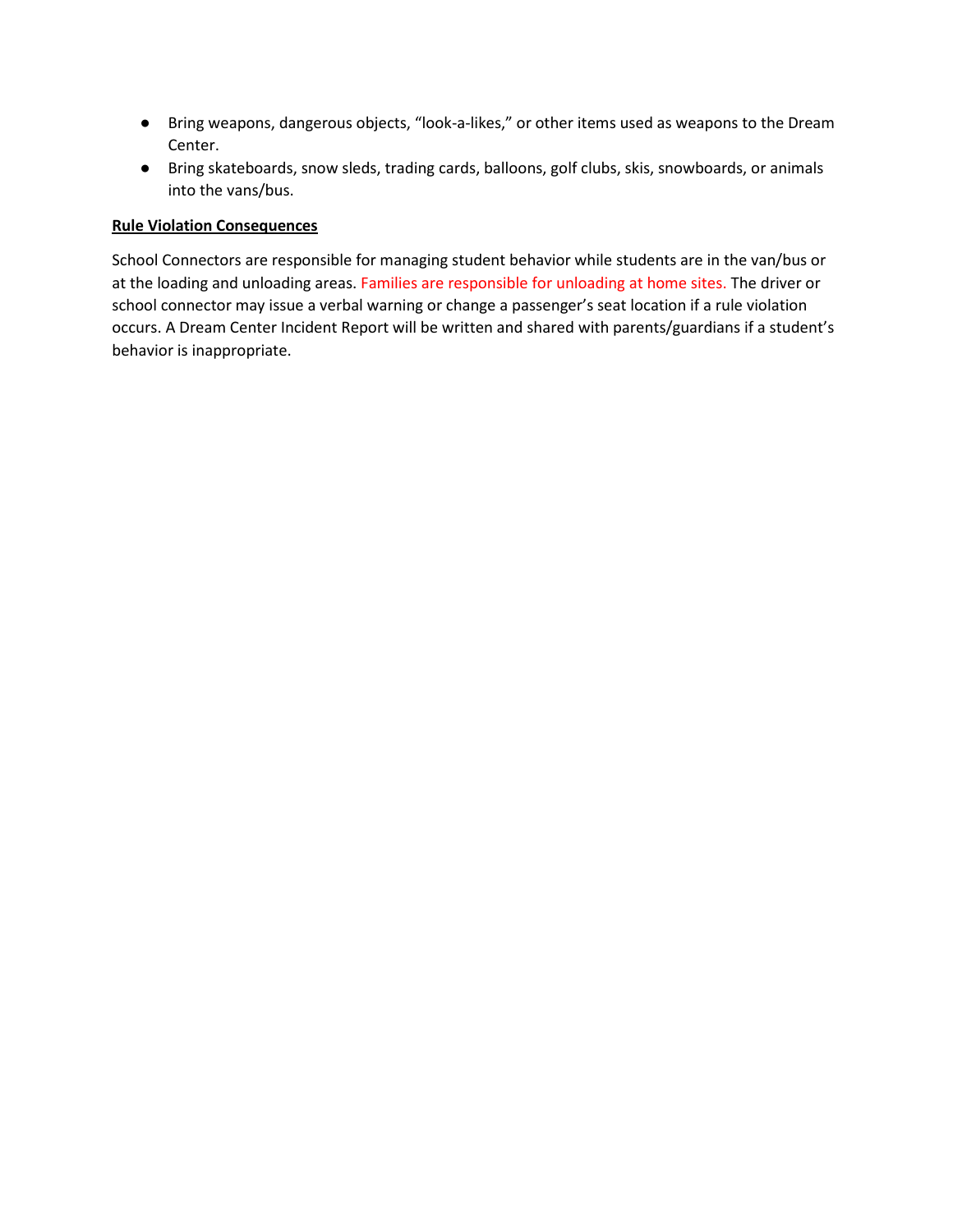## **FAQ (Frequently Asked Questions)**

## **WHO IS ELIGIBLE FOR TRANSPORTATION SERVICES?**

The Dream Center is providing transportation from the following schools only: Lincoln, Audubon, Fulton, Prescott, Kennedy, Hoover, Jefferson, Washington, and Roosevelt. Any students that need transportation to the Dream Center can ride the bus from school if parents/ guardians have completed the Dream Center transportation waiver. Transportation from the Dream Center to home is provided for  $1^{st}$  -2<sup>nd</sup> graders (and siblings) only, and on an as needed basis. Transportation will occur Monday thru Thursday.

## **HOW WILL I KNOW IF MY CHILD WILL BE PICKED UP FROM SCHOOL?**

When parents completed registration, there was a transportation waiver included in the packet. If you selected the option that your child needs transportation from school, then your child will be picked up from school if they attend Lincoln, Audubon, Fulton, Marshall, Prescott, or Washington.

## **WHAT TIME WILL MY CHILD ARRIVE HOME FROM THE DREAM CENTER?**

It is our goal to have all children home no later than 7:00 pm. We expect to have children home between 6:45pm-7:00pm. It is our expectation that parents are looking out for their kids to prevent the driver and other children on their route home from waiting for extended periods of time.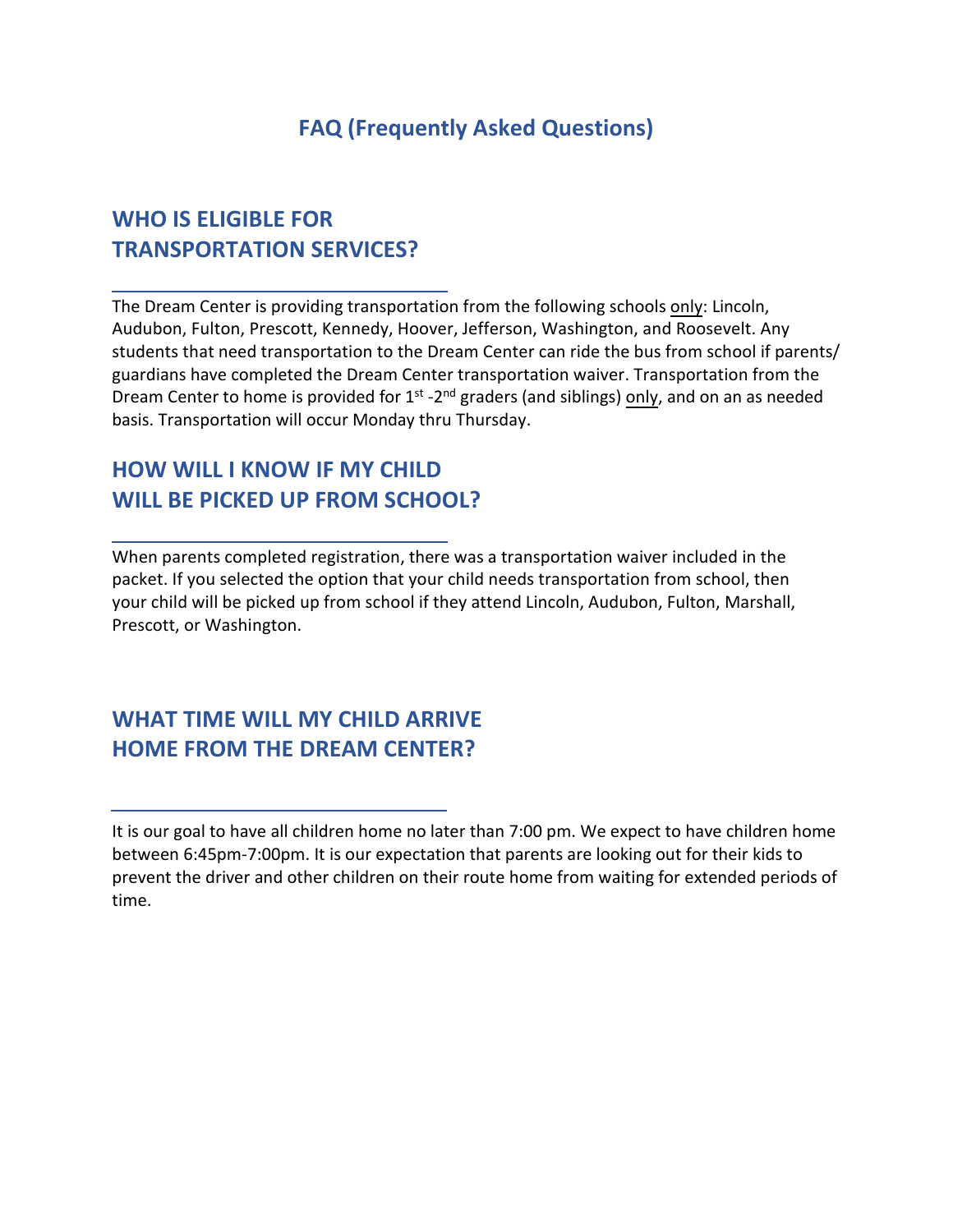## **WHO SHOULD I CONTACT ABOUT TRANSPORTATION CHANGES?**

Please contact your coach directly if any changes occur with your address or drop-off location information. It is our expectation that parents provide the Dream Center with a consistent drop off location for children to prevent route changes.

# **DO I NEED TO CONTACT THE SCHOOL TO LET THEM KNOW THAT MY CHILD WILL BE PICKED UP?**

The Dream Center has partnered with the Dubuque Community School District and have communicated with the schools regarding the children that will be picked up. There is no need for parents to call the schools regarding Dream Center transportation.

# **WHAT IF SCHOOL IS CANCELED, WILL MY CHILD STILL GET TRANSPORTATION TO THE DREAM CENTER?**

No. At this time, when there is no school, Dream Center programs are canceled. If school is let out early due to weather or other circumstances, Dream Center after school programs will be canceled.

# **WHAT WILL HAPPEN IF NO ONE IS HOME WHEN MY CHILD ARRIVES HOME?**

If no one is home when the van arrives, staff will attempt to contact parents using the phone numbers provided at registration. The driver will wait no more than 3 minutes at one stop to prevent running behind schedule on dropping other children off at their homes. If after 3 minutes an approved adult hasn't come to the van to pick your child up, the driver will continue the route and will return your child to the Dream Center to be picked up by an authorized adult. Note: the driver may circle back to your home at the end of the route for a one-time courtesy.